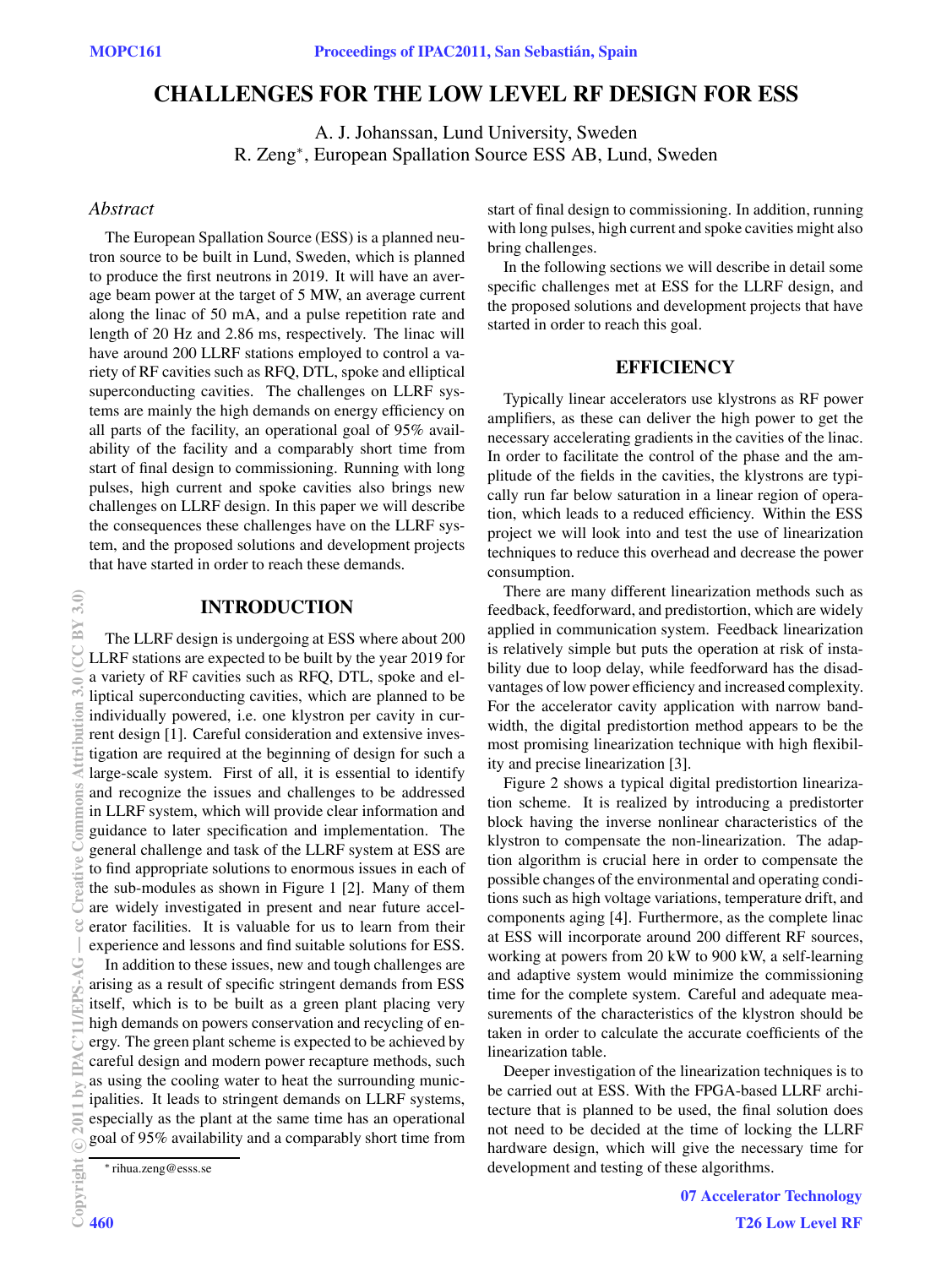

Figure 1: Issues to be addressed in each of the sub-modules of the LLRF system



Figure 2: Digital predistortion linearization scheme

Another important aspect to improve the efficiency is to minimize the RF power needed for the LLRF control. Extra RF power is required by feedback and feedforward to compensate the effects of Lorentz force detuning, microphonics, synchronous phase operation, load Q variations and other perturbations (like klystron output droop and ripple, beam loading, etc.). It is therefore important to reduce these perturbations as much as possible, for example, by applying the piezo tuning and limiting the klystron output droop and ripple. On the other hand, it should be kept in mind that we also need proper RF power overhead to be able to quickly react and recovery from the failure or trip to maximize the ESS availability. The design tradeoff needs to be optimized between efficiency and availability.

## **AVAILABILITY**

The system availability can be simply calculated by: Availability= Uptime/(Uptime + Downtime). The goal of the availability of the ESS is 95%, which places far more stringent requirements on the LLRF systems. It requires

**T26 Low Level RF** 461

careful design of the hardware and software, and requires failure handling scheme at the systems level, e.g. the possibility to run with one or more cavities in a detuned position due to LLRF, klystron or modulator failure. Important points in the design process are:

- Avoid single points of failure that causes the whole system to fail.
- *•* Automatically detect the failure as fast as possible.
- *•* Bypass the failure point and recovery the system performance as soon as possible.
- *•* And all the time try to reduce the complexity of the system.

Among common failures seen in other facilities are cavity quenches, field emissions, software and hardware errors, klystron and modulator failures. To deal with these events in the ways mentioned above, on-line diagnostics is required for detection, and RF power overhead together with adequate redundancy as well as a high degree of automated operation for recovery. For example, a cavity quench can be handled quickly by lowering the gradient of the troubled cavity and adjusting the phase and gradient of the adjacent cavities, but only if it is correctly captured very early and only if there is enough power overhead available for the surrounding cavities. Errors of the timing system, hardware, or even control configurations can be detected easily and solved effectively if there is adequate redundancy in signals, hardware and software [5]. For failures in klystrons and modulators, we could recover the system in a relatively  $\mathbb{Z}$ short time by adjusting the adjacent cavities gradients and phases and thus consuming more power, or in a relatively long time by adjusting all the downstream cavity phases with a reduced system operating performance [6, 7]. The